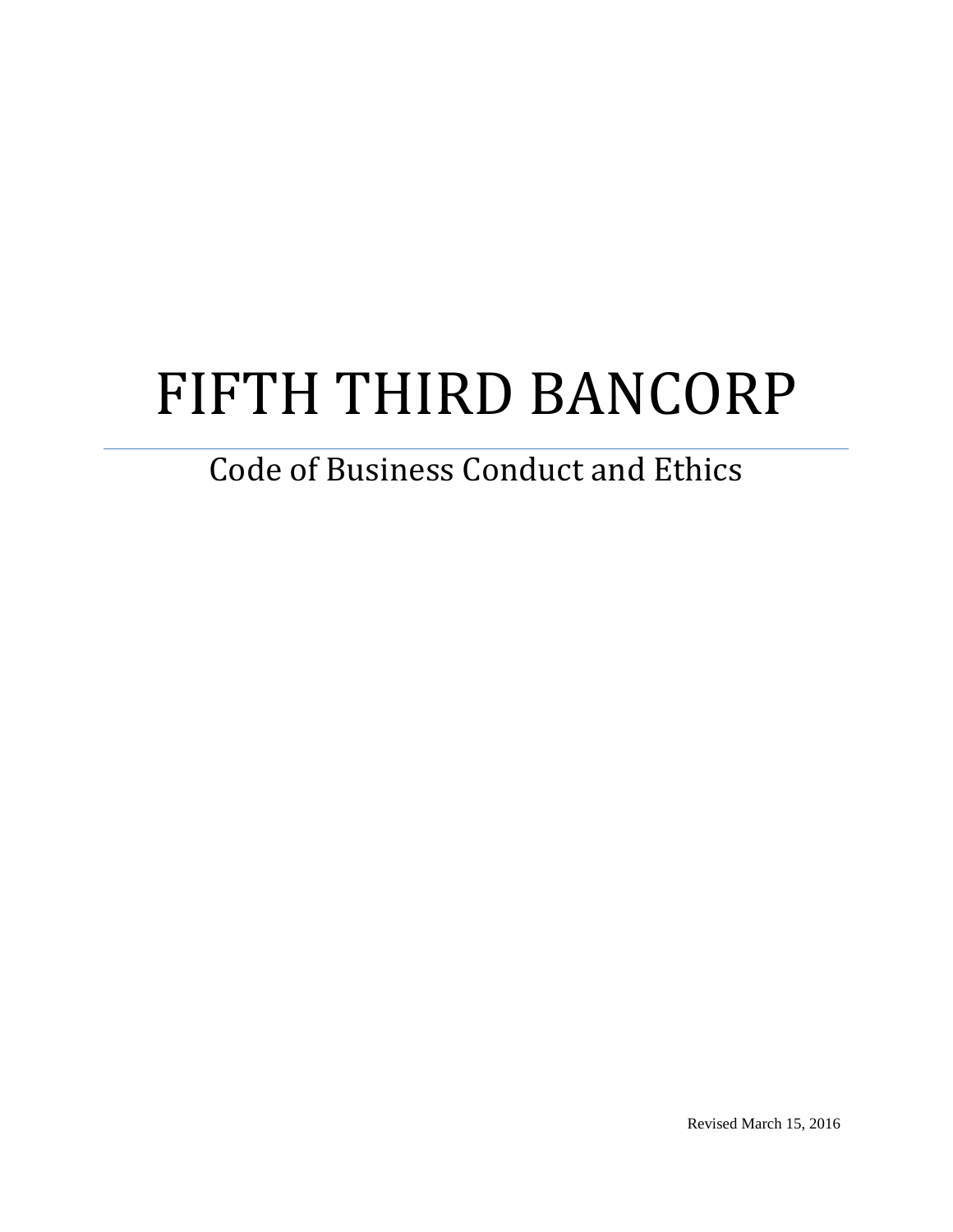#### **PURPOSE OF THE CODE OF BUSINESS CONDUCT AND ETHICS**

For more than 150 years, Fifth Third has taken pride in our ability to maintain the highest ethical standards while continuing to pursue profitable growth. Protecting our reputation for integrity depends on a shared commitment to our Core Values, including treating everyone - our customers, clients, employees, business partners and the communities we serve - with integrity. Our reason for doing this is not just because it is good for business; we do it because it is the right thing to do.

Accordingly, the purpose of this Code of Business Conduct and Ethics ("Code") is to communicate our commitment to ethical conduct and to describe our standards for integrity and ethics.

Our Code of Conduct & Ethics policy is grounded in our Vision, Purpose, Value Proposition and our Core Values.

#### **DRIVING TRUE VALUE – Our Vision, Purpose, Value Proposition and Our Core Values as a business approach, builds trusted relationships internally and externally.**

Fifth Third Bancorp's Vision, Purpose and Value Proposition drive us to find better ways to work with each other and with our customers.

Our **Vision --** *to be the One Bank people most value and trust* -- requires a clear and genuine sense of authenticity. Employees, customers, shareholders and communities must know that Fifth Third conducts all activities with the highest standards and unquestioned integrity. . They have to know by our actions that they can trust us, and we have to show by our actions that we provide something different; something of value. Each employee creates the connections that build value and trust. Our Vision is personal.

Our **Purpose** is t*o listen to customers and inspire them with smart financial solutions that continually improve their lives and the well-being of our communities.* Relationships are at the heart of our Purpose, and what could be more personal than that? This is not a mere collection of words, but rather a blueprint for how we are to conduct ourselves. We ask questions. We listen. We inspire. We focus on continual improvement -- for customers, for communities and for ourselves.

Our **Value Proposition** is all those things that make us stand out, and again, they start at the personal level. With better listening. With better solutions. With better ideas. With better commitment.

Our Vision, Purpose and Value Proposition reinforce and provide clarity to the themes surrounding business conduct and ethics.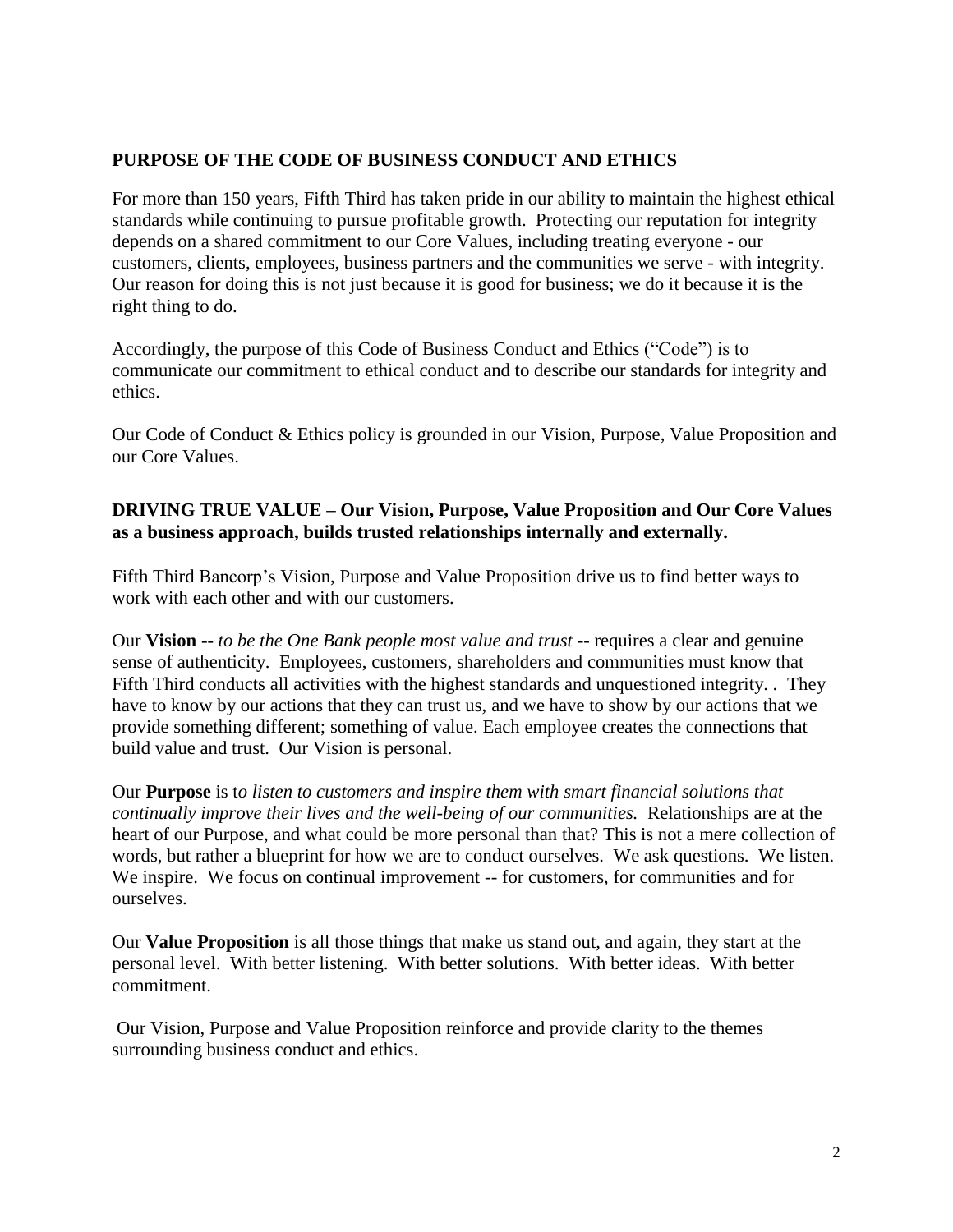# **OUR CORE VALUES**

#### *Integrity*

Promotes Fifth Third Bancorp's values and brand, with the highest ethical standards.

#### *Teamwork & Collaboration*

Encourages teamwork and partnerships throughout the Bancorp.

#### *Respect & Inclusion*

Fosters an engaging and inclusive environment that attracts, retains and grows high-performing teams.

#### *Accountability*

Ensures high levels of performance in self and others.

#### **OBJECTIVE**

The objective of this Code, which applies to the entire Bancorp, is to ensure that ethics are integrated into all of our business practices, and to articulate our expectations of employees with regard to meeting ethical standards.

It is important to recognize that this Code of Business Conduct and Ethics does not cover every applicable law or answer any question that could arise. This Code is only one component of the policies and procedures relating to conduct, ethics and potential conflicts of interest that govern all of us at Fifth Third.

#### Expectations

In most situations, we have to rely on our own personal values and integrity in making the right choices. By following both the letter and spirit of this Code of Business Conduct and Ethics and, above all, applying sound judgment, each of us can demonstrate our commitment to our business principles.

We encourage you to ask questions, seek guidance and express any concerns you may have. When in doubt, ask yourself questions such as the following to help you make the right choices:

- Is my action legal? If legal, is it also ethical?
- Are my actions honest in every respect?
- Would I be proud to read about my action in the newspaper?
- Can I defend my action with a clear conscience?
- Are the interests of Fifth Third placed above my personal interests when I take this action?
- Would it be helpful to ask for guidance before taking any action?
- Am I being transparent or am I attempting to conceal my actions?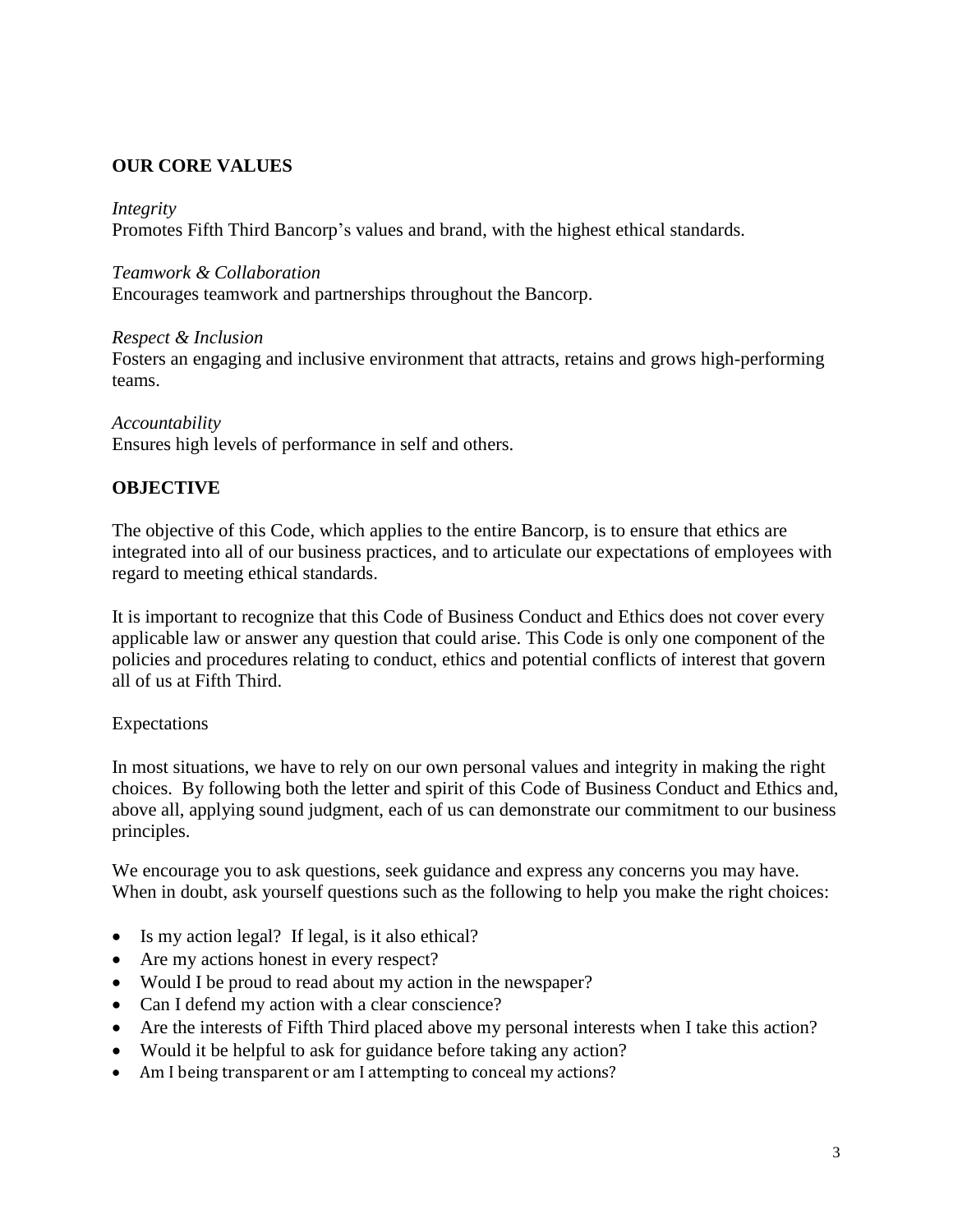Please be aware that your activities outside work may reflect upon the reputation of Fifth Third Bancorp. The Bancorp reserves the right to address such conduct or activities, to protect our reputation in the communities we serve.

This Code of Business Conduct and Ethics applies to all officers, directors and employees of Fifth Third Bancorp, our subsidiaries and our affiliates. All of us must comply with the spirit of these guidelines and not attempt to achieve indirectly, through the use of agents or other intermediaries, what is forbidden directly.

If you are an officer or employee, this Code of Business Conduct and Ethics, including any future amendments, forms part of the terms and conditions of your employment at Fifth Third. This Code is not intended to and does not in any way constitute an employment contract or assurance of continued employment, and does not create any rights for any director, officer, employee, client, supplier, competitor, shareholder or any other person.

This Code shall be periodically reviewed and updated, and subject to approval by the Nominating and Corporate Governance Committee of the Board of Directors. The Audit Committee is charged with overseeing the administration of the Code and enforcement of its provisions. This Code replaces any editions previously provided to you, and your adherence to this Code is required to the same extent as you previously had agreed.

#### **Reporting Violations of the Code of Business Conduct and Ethics**

We all have a duty to adhere to this Code of Business Conduct and Ethics and all other existing Fifth Third policies, and to report suspected violations to Fifth Third, including suspected violations by other employees, officers or directors of Fifth Third. We will be held responsible for our actions as well as our decisions not to act.

# **Violations should be reported, including the relevant facts and any other circumstances or activities that may conflict with this Code of Business Conduct and Ethic, to Fifth Third's EthicsLine at 1-877-FOR-5353 (1-877-367-5353).**

We take each report of violation seriously and will do a careful investigation, protecting confidentiality to the fullest extent possible. Upon determination that a violation has occurred, prompt corrective action will be taken, up to and including termination of employment. Fifth Third reserves the right to seek restitution of compensation as a result of an employee's intentional or knowing fraudulent or illegal conduct or misconduct, including the making of a material misrepresentation contained in Fifth Third's financial statements.

Reports to the EthicsLine may be made anonymously and any further investigations or actions will be dealt with confidentially, to the extent possible, and Fifth Third will not accept actions against an individual, taken by anyone at any level in the organization, for doing the right thing and reporting a concern in good faith. Fifth Third forbids retaliation against employees, officers or directors who report violations of this Code of Business Conduct and Ethics in good faith, except for any disciplinary action as determined above for self reported violations, in accordance with established policies.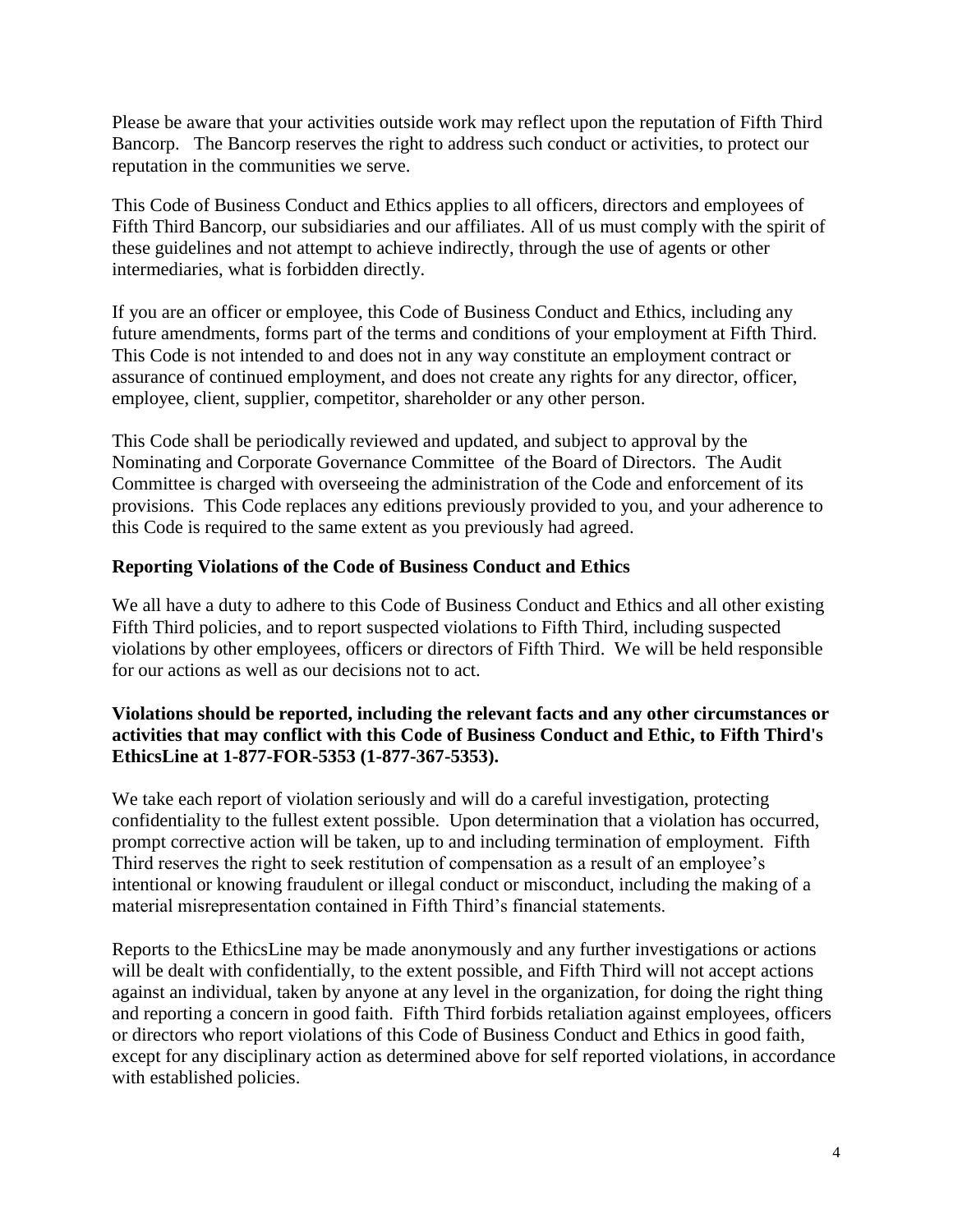# *Questions*

For questions as to whether this Code is applicable to a particular situation, please contact Employee Relations at 513-358-7191 or [HR.ERRG@53.com](mailto:HR.ERRG@53.com), or the Conflicts Committee ConflictsCommittee@53.com).

## **Ethical Business Conduct**

We must all deal honestly, ethically, fairly and in good faith with Fifth Third's customers, shareholders, employees, suppliers, regulators, business partners, competitors and others. We may not take unfair advantage of anyone through manipulation, concealment, abuse of privileged or confidential information, misrepresentation, fraudulent behavior or any other unfair dealing practice.

Our Core Values represent the foundation for how we work with each other and with customers and clients. For example,

- If you value **integrity** and you experience an error in the banking process, you honestly inform your customer of the exact nature of the problem. You discuss your actions to eliminate the problem, and the expected time to resolve the matter. If integrity is not a fundamental value, you may make excuses and mislead the customer.
- If you value **teamwork and collaboration**, you share information with your team members and proactively collaborate with others to achieve shared goals. If teamwork and collaboration are not fundamental values, you may be unwilling to listen or make a decision without obtaining the appropriate input from others on the team.
- If you value **respect and inclusion**, you respect and fully integrate ideas from others who are different from you so that you can incorporate varying perspectives and experiences into your work plans or strategies. If respect and inclusion are not fundamental values, you may promote stereotypes and bias towards others or create or feed rumors.
- If you value **accountability**, you meet your individual and team commitments by organizing your work and managing your time. If accountability is not a fundamental value, you may fail to deliver on your commitments, procrastinate or deliver your work late or not at all.

#### *Management Responsibility*

All managers must show a commitment to Fifth Third's values through their actions and should "model the way" for other employees. They must also promote an environment where compliance is expected and valued, and where employees feel comfortable raising concerns and communicating bad news.

# **SPECIFIC GOALS**

This Code has the goal of providing guidelines relating to conduct, ethics, and conflicts of interest, and includes sections on the following: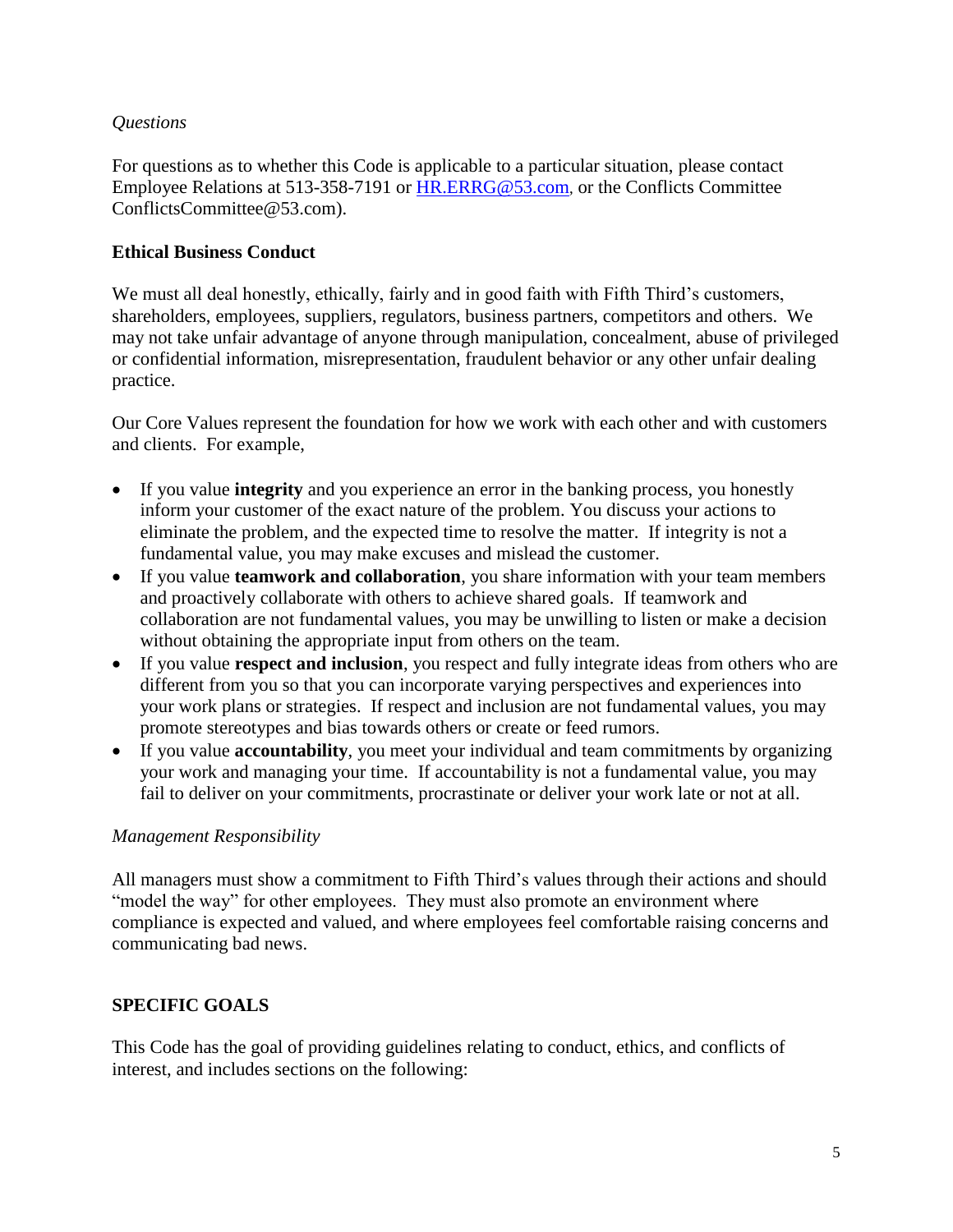- Reporting violations.
- Ethical business conduct.
- Dealing with Auditors, Examiners and Legal Counsel.
- Protecting and managing conflicts of interest.
- Accurate financial reporting.
- Protection and proper use of Fifth Third assets.
- Protection of confidential and proprietary information.
- Code of Business Conduct and Ethics Training.

# **POLICY PARAMETERS**

#### C*ompliance with Laws, Rules, Regulations*

A fundamental part of our commitment to integrity is adhering to applicable laws, regulations, and Bancorp policies. We must conduct ourselves at Fifth Third and all of its functions, or when acting on the Bancorp's behalf, in a manner that is in full compliance with all applicable laws, rules and regulations, as well as with all of Fifth Third's other policies and procedures. In no case shall an employee, officer or director use illegal (theft, bribery, misrepresentation or espionage) or unethical means or methods when acting on behalf of Fifth Third. Activity or behavior that would be criminally or civilly actionable is deemed not to be in compliance with this Code. Each of us must be committed to following these rules and reporting violations that could put ourselves and the Bancorp at risk.

Employees are expected and required to take appropriate steps to address issues that subject the bank to risk of potential regulatory, reputational or legal harm. Employees must take sufficient steps to reduce the risk(s) to an acceptable tolerance level and must adhere to direction provided by the bank's Compliance Risk Management team (CRM) and/or Legal team. Willful or knowing non-compliance may lead to disciplinary action up to and including termination.

Questions regarding compliance with laws, rules and regulations should be directed to Fifth Third's Legal Department or your manager.

# *Competition*

Any business activities that involve any of our competitors should be conducted cautiously. Agreements between competitors relating to prices or allocations of territories or customers are unlawful. Where banking relationships involve loan participants and the like, discussions should be limited to the specific transaction involved. Competitive marketing and bidding activities should be fair and ethical.

# **Dealing with Auditors, Examiners and Legal Counsel**

All employees, officers and directors should respond and deal honestly, factually and candidly with the Bancorp's independent and internal auditors, regulators and attorneys.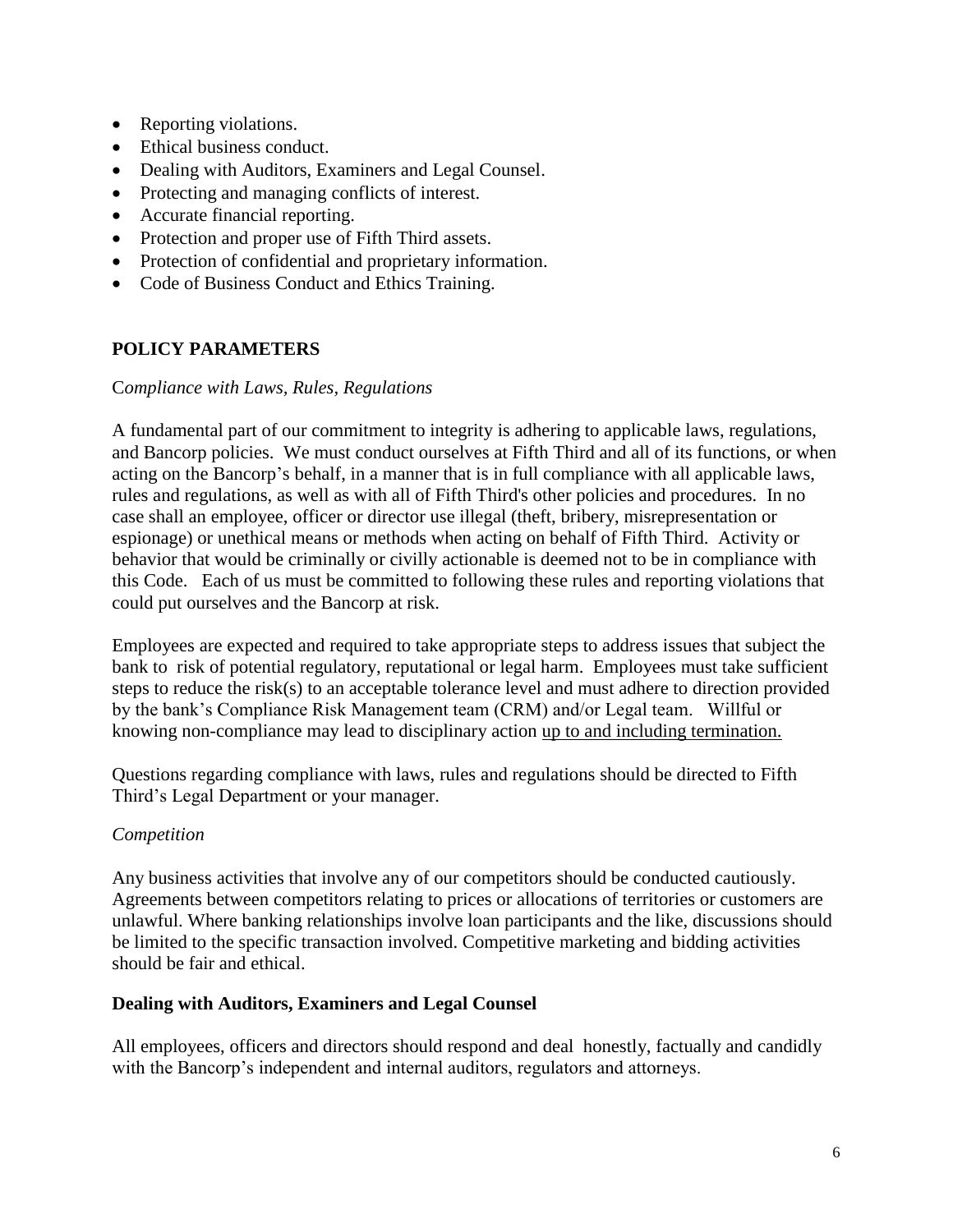### **Protecting and Managing Conflicts of Interest**

We all must avoid actual or apparent conflict of interest with Fifth Third or its customers, suppliers and vendors. A conflict situation can arise if we take action or have an interest that may make it difficult to perform our work objectively and effectively. Conflicts of interest also may arise if we or a family member receive improper personal benefits as a result of our positions with Fifth Third.

Certain activities will require approval from the Conflicts Committee, as described below. **For information about obtaining approval from the Conflicts Committee, contact the Chairman of the Committee at ConflictsCommittee@53.com.**

#### *Corporate Opportunities*

As an employee of Fifth Third, you may not (a) take opportunities that are discovered through the use of Fifth Third's property, information or your position; (b) use Fifth Third's property, information or position for personal gain; or (c) compete with Fifth Third. Without prior approval of the Conflicts Committee, you are not permitted to participate with customers or suppliers in business ventures, or serve or act as a director, agent, broker or representative of any for-profit company or organization. If the Conflicts Committee approves any such participation or service, you may not have lending authority or other relationship authority for such company or organization and shall resign participation or service if and when it is reasonably likely that such company or organization will default on any loan(s) from Fifth Third or will or has engaged in any other act or wrongdoing which would compromise your duty to Fifth Third. Additionally, executive officers of Fifth Third Bancorp must also inform the Human Capital and Compensation Committee of the Board of Directors prior to accepting an appointment, or a nomination for election, as a director of any for-profit company or organization.

#### *Personal Work*

You may not request or attempt to hire an employee over whom you have direct supervisory responsibility for outside work that is unrelated to the employee's work responsibilities and that is of personal benefit to you or your immediate family.

#### *Special Work Assistance*

You may not request or attempt to hire an employee or non-employee to perform work for the Bancorp that is part of our direct work responsibilities unless such hiring activity is conducted in compliance with established Human Resources policies and procedures and is approved by your manager.

# *Gifts or Bequests*

Federal law (including the Federal Bank Bribery Act) makes it a criminal offense for you (1) to solicit for yourself or for a third party (other than Fifth Third) anything of value from anyone in return for any business, service or confidential information from Fifth Third or about Fifth Third or its customers, or (2) to accept anything of value (other than authorized compensation) from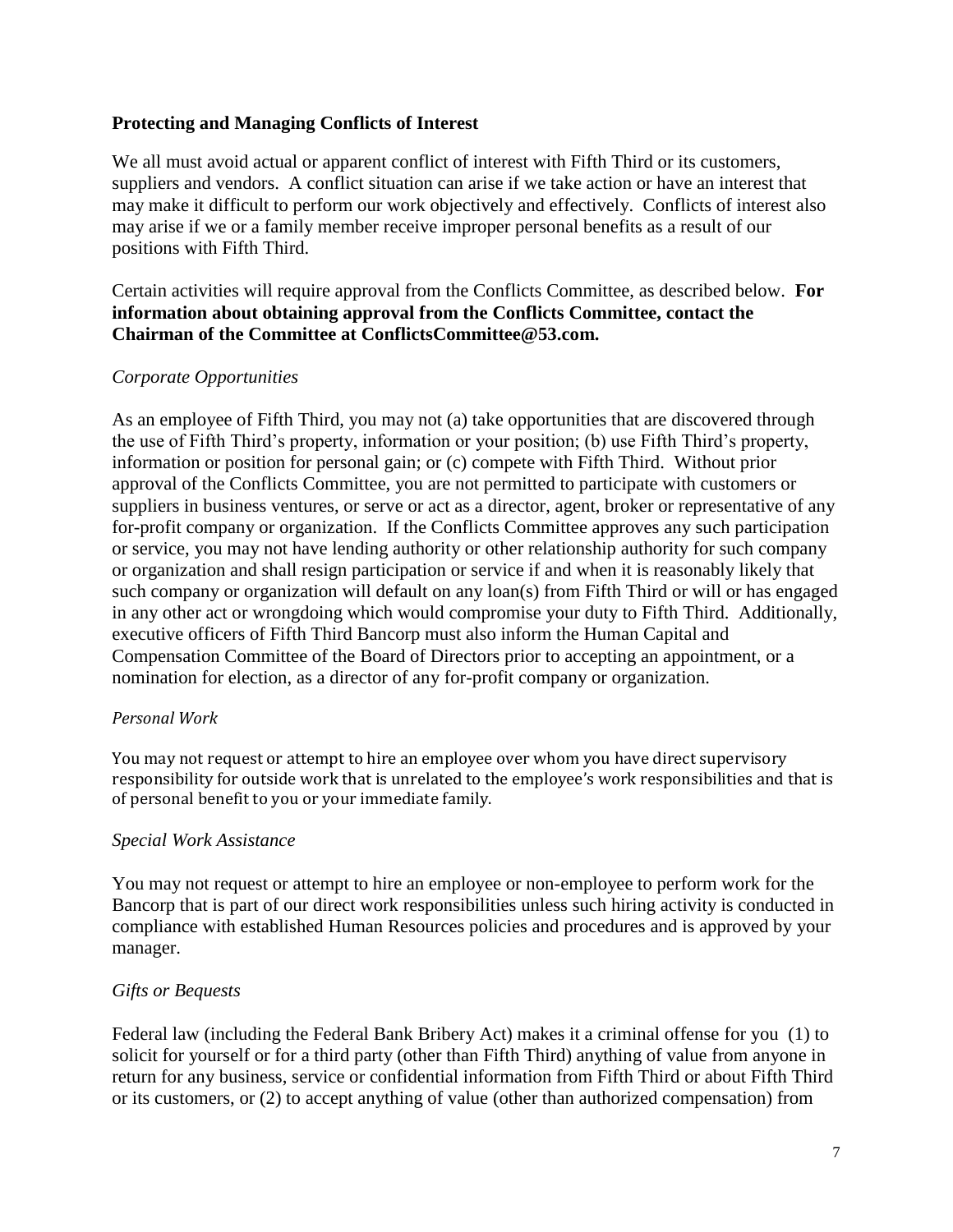anyone in connection with the business of Fifth Third, either before or after a transaction is discussed or consummated. Any gift or gratuity from present or former customers, suppliers or shareholders should be declined to avoid any appearance of impropriety or undue influence, with the following exceptions:

- Ordinary business meals or events.
- Modest holiday gifts.
- Gifts based upon a family relationship or close personal relationship pre-dating your involvement with Fifth Third.
- Acceptance of loans from other banks or financial institutions on terms generally available to the public at large.
- Acceptance of discounts or rebates on merchandise or services on terms generally available to the public at large or on terms generally available to Fifth Third employees.
- Single event sports or entertainment tickets.

These permissible gifts or gratuities should only be accepted when it is clear the donor is not trying to exert any influence in connection with a transaction involving Fifth Third, and the gift or gratuity is unsolicited. Travel and lodging expenses must be covered by Fifth Third and not by customers or suppliers. Any gift, rebate or benefit outside of these limited exceptions must be rejected or approved in advance by the Conflicts Committee.

If you become aware that you are a beneficiary of a gift or bequest under a will or trust agreement of a customer or former customer or supplier of goods or services (other than someone related by blood or marriage), you should promptly report it to the Conflicts Committee and take all reasonable steps to have the will or trust instrument amended to remove yourself as a beneficiary. Likewise, you may not accept a bequest or devise from a customer or former customer or supplier of goods or services without prior approval of the Conflicts Committee.

#### *Investments*

We should make personal investments with prudence and avoid situations that might influence our business judgment or advice. In addition, we should avoid the following:

- Any investment if Fifth Third is an underwriter or placement agent in the offering or if one of the underwriters, placement agents or other investment banks involved in the offering is providing, has provided, or may likely provide in the future, products or services to or for Fifth Third unless the transactions are conducted on arms-length terms with no possibility for a conflict of interest.
- You should avoid any substantial investment in the business of a customer, supplier or competitor unless the security is publicly traded on a national exchange and there is no possibility for a conflict of interest. A substantial investment is an investment which gives you potential influence over the company's decisions.
- Any investment in an initial public offering of any company if Fifth Third is an underwriter or if one of the underwriters or other investment banks involved in the offering is providing, has provided, or may likely provide in the future, products or services to or for Fifth Third.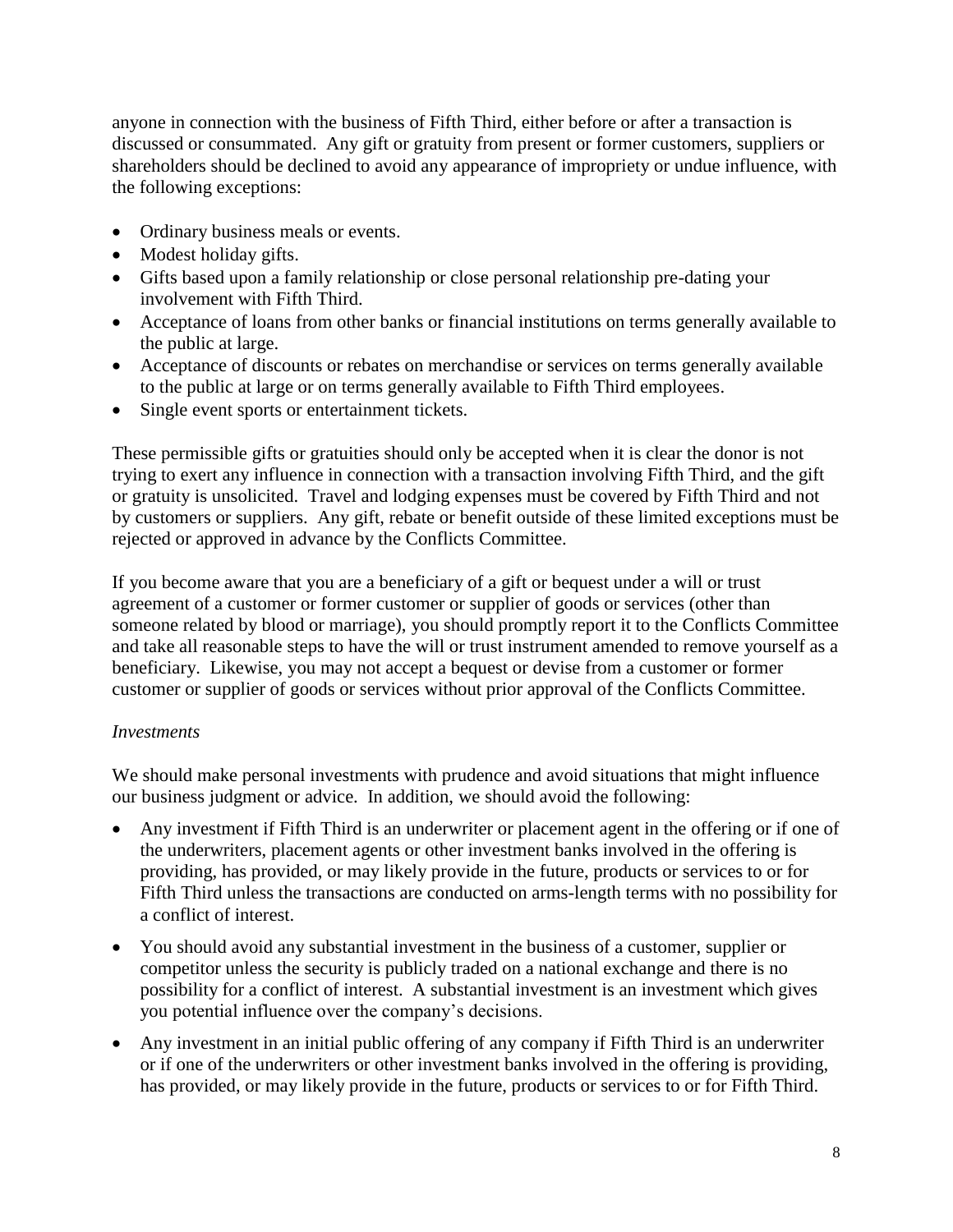Use of confidential or proprietary information or work product developed or acquired during the course of employment as a means of realizing any personal gain. You should only make investments that comply with both this Code and any other Fifth Third policies or procedures to which you are subject in your employment capacity.

# *Recommendation of Professionals or Products*

If a recommendation is requested from you in your capacity as a Fifth Third employee regarding professional services such as accountants, attorneys, investment bankers, realtors or insurance agents or regarding products to be leased or purchased, you should not recommend any specific professional, supplier or product unless, in every case, you:

- Give several professionals or products without indicating any favoritism.
- Are familiar with the work and competence of all of the professionals you name and are satisfied that they are competent and ethical.
- Are familiar and satisfied with the quality of all the products and services you name.
- Believe that the recommendation will reflect positively upon Fifth Third.

You should avoid recommending a professional, supplier or product if you or a member of your immediate family receives personal benefits as a result of your recommendation.

#### *Use of Suppliers*

We should avoid recommending or using our positions to influence the use of a supplier if we or members of our immediate family receive any personal benefits as a result of our recommendation. A request for waiver may be submitted to the Conflicts Committee.

#### *Civic and Charitable Activities*

If you become a director or trustee of an outside not-for-profit organization, the CRA manager in the applicable market or the director of community outreach in the CRA office in Cincinnati should be notified. We encourage volunteer work and responsible civic work for not-for-profit organizations, provided it does not unduly interfere with job responsibilities or pose a conflict of interest to Fifth Third or our customers.

#### *Politics*

Fifth Third is under certain restrictions in the actions it takes in politics, but understands and acknowledges that, as an employee, you may participate in political activities through contributions of time or money in your individual capacity (including contributions to the Fifth Third Political Action Committee) unless you are also restricted by applicable securities or other laws, rules or regulations or the requirements of any other regulatory authority. Prior approval by the Conflicts Committee, however, must be obtained before an appointment or nomination to any public office is accepted, or before you become a candidate for public office. In making a determination, the Conflicts Committee will consider a variety of factors, including the level of interference with Fifth Third job responsibilities, compliance requirements, and conflicts of interest (including alienation of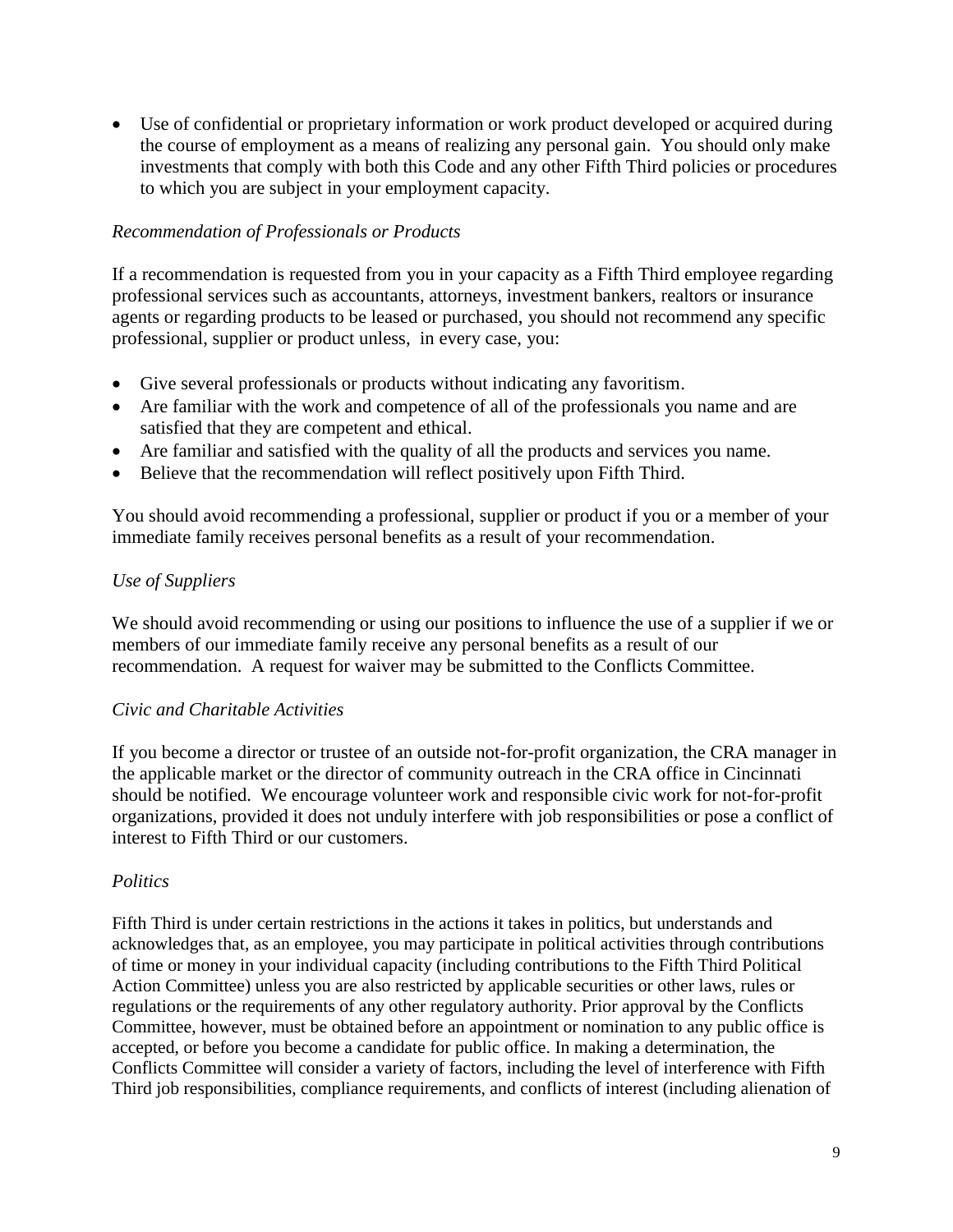customers). The Conflicts Committee will not base a decision on the party affiliations of the potential candidate.

# *Other Activities*

Without prior approval from the Conflicts Committee, you may not act as:

- An agent, deputy or in any signing capacity on any account of another (except for members of your family or a civic or charitable association of which you are a member). Therefore, you may act as an agent, deputy or in a signing capacity on an account of a family member or a civic or charitable association of which you are a member, but you may **not** have check signing authority on a Fifth Third account and must abstain from voting on any matters pertaining to Fifth Third.
- A fiduciary under a will or trust agreement of another not related by blood or marriage.

Conflicts Committee approval is not required if your fiduciary capacity is clearly within the scope of their employment (e.g., you are acting in the capacity as a trust officer).

# *Self-dealing*

Self-dealing occurs when a Fifth Third employee conducts business or requests that another employee conduct business in a manner that places the employee's personal interests above the interests of Fifth Third, regardless of whether the Fifth Third employee receives monetary benefit. You are prohibited from engaging in conduct that constitutes self-dealing unless such action is specifically permitted under this policy.

As an employee, you are expected to conduct your own business activities as well as business activities with family members and personal friends in a manner in which you place the interests of Fifth Third above the personal interests of yourself, your family and your personal friends.

All personal transactions and transactions related to your family members, defined as any relative or step-relative as distant as a first cousin plus spouses, fiancés, domestic partners, former spouses, in-laws and those living in the same household as you (except for certain brokerage transactions specifically governed by Fifth Third Securities, Inc. policies), including, but not limited to personal loans, lines of credit, increases to existing credit lines, commercial loans, mortgage loans, checking accounts, certificates of deposit, investment accounts or credit accounts shall be processed by a disinterested third-party employee in accordance with Fifth Third policies, and deposit rates shall not be assigned to any such accounts that are outside of Fifth Third's established methods and practices. Any attempt to profit personally outside of Fifth Third's established compensation system may be considered theft and/or violation of this policy. You may not request that another Fifth Third employee complete an action prohibited by this policy which is located in the Employee Policy Manual.

You are expected to manage your Fifth Third accounts in accordance with this policy. Reversals of service fees, late payment charges and other charges to your account shall be processed by a disinterested third-party employee, who has responsibility through normal customer channels for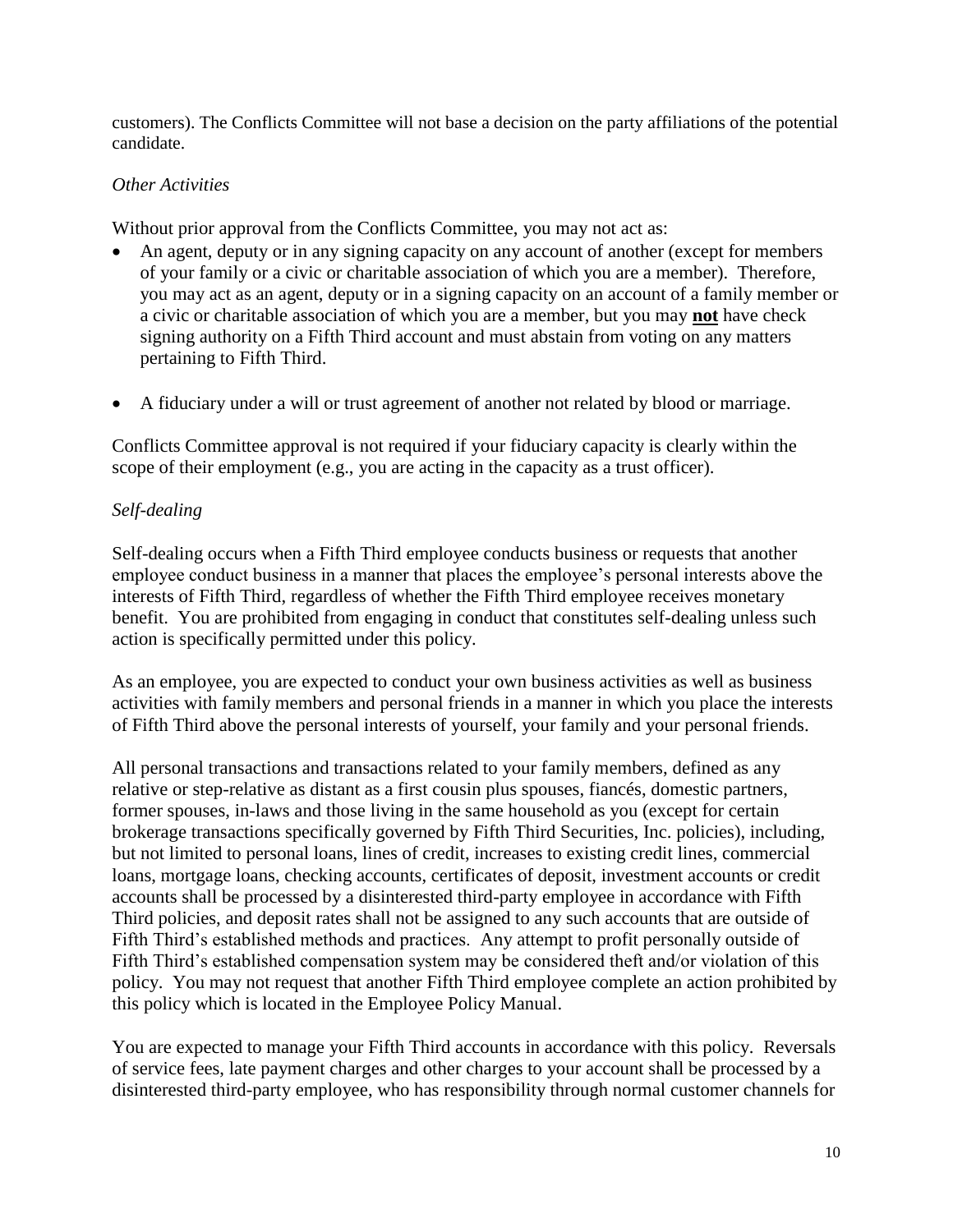such matters, if such third-party employee does not report directly or indirectly to you if you have requested the reversal. Reversals of service fees, late payment charges and other charges to your account can also be made with prior approval from your manager in accordance with the appropriate business policies and/or process. Failure to adhere to these provisions are general examples of self-dealing activities and as such are subject to performance counseling up to and including termination.

Specific examples of self-dealing activities with respect to each of us (in our capacity as employees) include, but are not limited to, the following:

- Waiving or reversing fees, service charges, or overdraft fees on your own or those of your family members or personal friends, accounts, loans, or investments.
- Making the credit decision or instructing a subordinate to make a credit decision on a request for credit applied for by us or that of our family members or personal friends.
- Initiating unwarranted stop-payment requests.
- Providing ourselves, family members or personal friends with loans that they would not normally qualify for and/or interest rates below the standard rate.
- Posting unsupported or unauthorized credits to our own account or to the accounts of our family members or personal friends.
- Manipulating accounts belonging to us and any other clients that employ our family members or personal friends. Cashing our own check(s) through our own Customer Service Representative drawer or a drawer over which we have supervision (for Retail employees).
- Increasing credit lines or overdraft protection lines for ourselves, family members or personal friends.
- Taking over customer accounts by changing the address or other relevant information to control the account.
- Accessing or using confidential customer or employee information for our personal benefit or without a business purpose.
- Manipulating our own investment accounts for personal gain outside of normal customer channels.
- Manipulating Fifth Third policies or systems for personal gain, including, without limitation, attempting to bypass Fifth Third's established reimbursement policies for the purpose of reimbursing business expenses.
- Committing, attempting or assisting another in any type of theft or fraud.
- Committing any act or making any statement in an attempt to cover up any theft or fraud.'
- Circumventing internal controls

# **Accurate Reporting**

It is of critical importance that Fifth Third's filings with the Securities and Exchange Commission, banking regulators and other regulatory agencies and authorities as well as our other public communications be complete, fair, accurate, timely and understandable/transparent. Fifth Third has a Disclosure Committee and Disclosure Committee Guidelines that govern filings and disclosures. Depending on your position with Fifth Third, you may be called upon to provide necessary information to assure that Fifth Third's filings and public reports meet these standards. You must be candid and accurate when providing information for these documents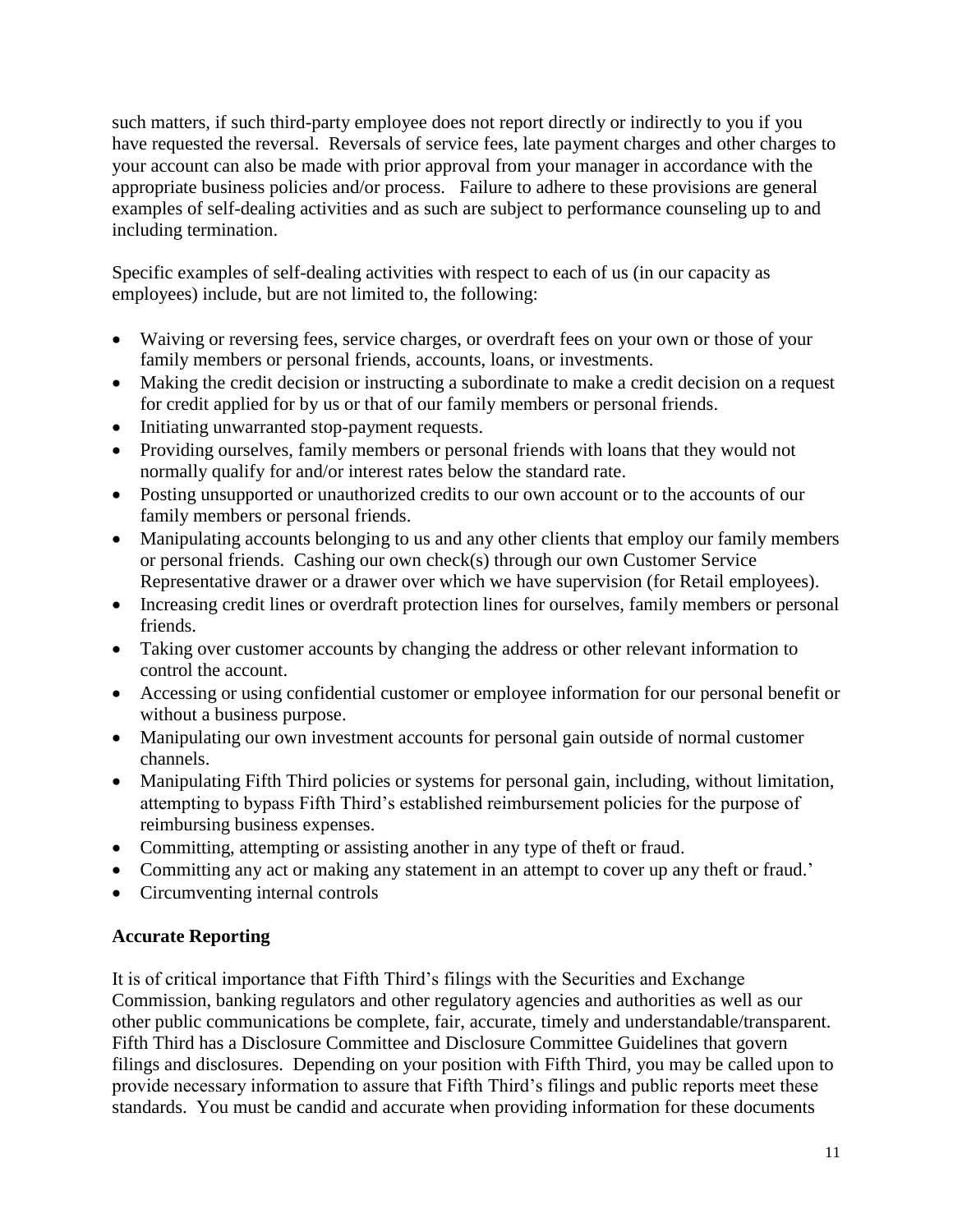and never make false or misleading entries, and must provide prompt, accurate answers to inquiries from the Disclosure Committee or Bancorp management related to Fifth Third's filing and public disclosure requirements.

Fifth Third's books, records and accounts shall accurately and fairly reflect the transactions of Fifth Third in reasonable detail and in accordance with Fifth Third's accounting practices and policies.

# For example:

- No false or deliberately inaccurate entries (such as overbilling) shall be made for any reason.
- No payment shall be made with the intention or understanding that all or any part of it is to be used for any purpose other than that described by the documents supporting the payment.
- No undisclosed or unrecorded funds or assets shall be established for any purpose unless permitted by applicable laws, rules and regulations and applicable accounting guidelines.
- No false or misleading statements, written or oral, shall be made to any internal or external accountant, auditor, attorney, regulator or other representative with respect to preparation of Fifth Third's financial statements or documents to be filed with the Securities and Exchange Commission, banking regulators or other governmental authorities or regulatory bodies.

# *Questionable or Improper Payments*

The use of any funds or assets of Fifth Third for any unlawful or improper gifts, payments to customers, government employees or other third parties is strictly prohibited.

The Foreign Corrupt Practices Act ("FCPA") as well as other laws and regulations, broadly prohibits U.S. firms and persons from offering money or "anything of value" to any foreign or domestic government official for the purpose of influencing such official. The consequences of violating the FCPA are extremely severe, including possible civil and criminal penalties for both Fifth Third and individuals. In the United States, nothing of value (for example, gifts or entertainment) may be provided to government personnel unless clearly permitted by law and any applicable regulation.

Therefore, no payment from Fifth Third's funds or assets shall be made to or for the benefit of a representative of any foreign or domestic government (or subdivision thereof), labor union or any current or prospective customer or supplier for the purpose of improperly obtaining a desired government action, or any sale, purchase, contract or other commercial benefit. This prohibition applies to direct or indirect payments made through third parties and employees and also is intended to prevent bribes, kickbacks or any other form of payoff.

Under the FCPA, so-called "facilitating payments" made in foreign or domestic countries to lowlevel government employees may be permissible in certain circumstances. All such payments must be pre-authorized by Fifth Third's Legal Department.

Commercial business entertainment provided by Fifth Third for suppliers or customers that is reasonable in nature, frequency and cost is permitted. Reasonable business entertainment would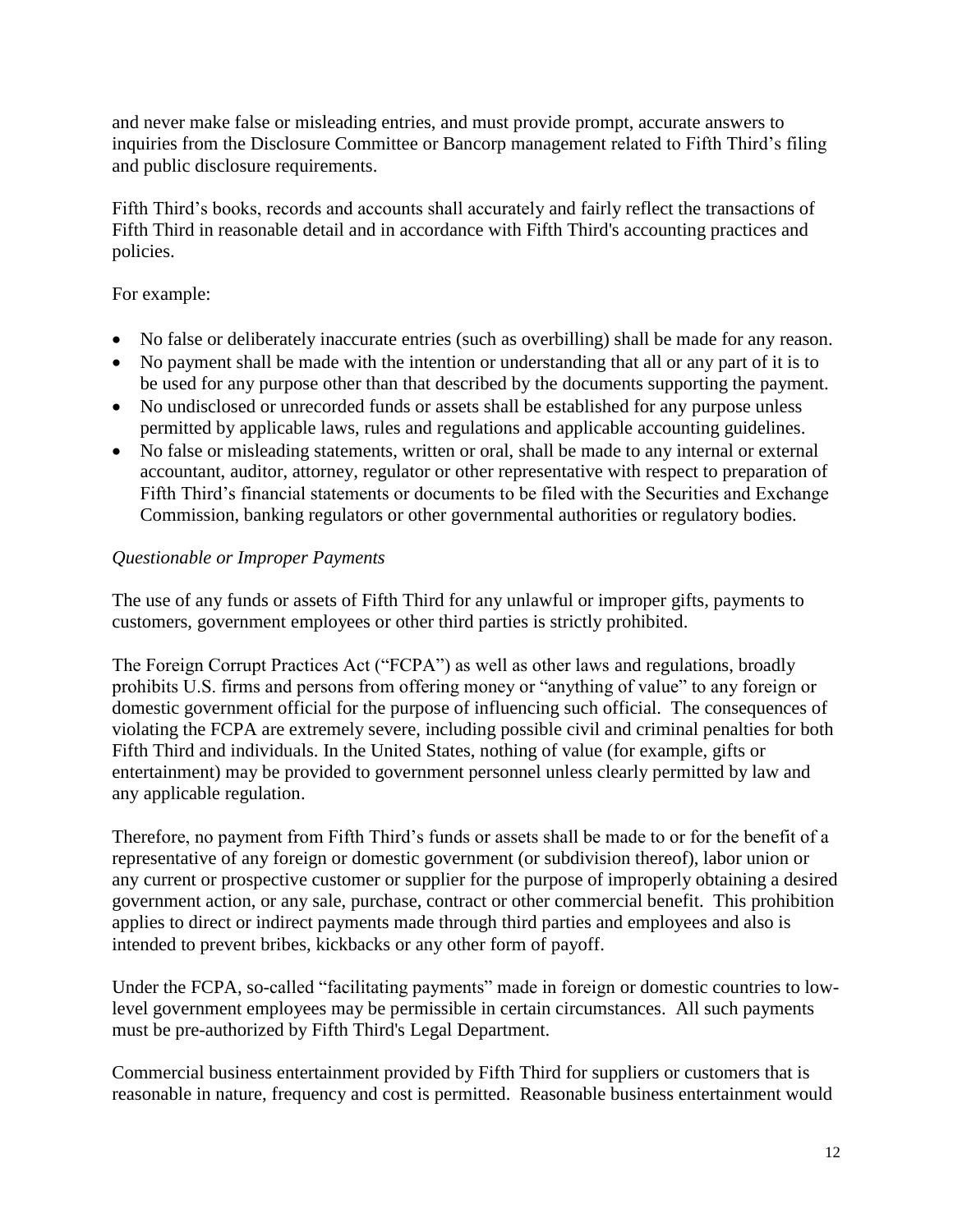cover, for example, a lunch, dinner or occasional athletic or cultural event, or gifts of nominal value (approximately \$100 or less). At all times, we must remain within the limits of the FCPA as well as other laws.

# **Protection and Proper Use of Fifth Third Assets**

Fifth Third assets – such as information, materials, supplies, time, intellectual property, software, hardware and facilities, among other property – are valuable resources owned, licensed or otherwise belonging to Fifth Third. You are expected to treat the property of Fifth Third with care and should not remove it from Fifth Third premises without a supervisor's approval. Fifth Third's property should only be used for legitimate business purposes. Personal use of Fifth Third's electronic devices including telephones and computers is permitted in extremely limited circumstances only if, in the opinion of your manager, the use does not interfere with your job responsibilities and the use does not compromise your duty of loyalty to Fifth Third. Any work product of an employee is the property of Fifth Third if it is the result of work performed while at work or with Fifth Third property.

# *What Constitutes Confidential Information*

All oral and written communications relating to Fifth Third or our customers, suppliers, shareholders and other employees of Fifth Third, which you acquire during the scope of your employment and which is not otherwise available to the general public, constitutes confidential information. This includes not only information you acquire from third parties but also any work product you generate as an officer, director or employee of Fifth Third including, for example, customer and prospect lists and computer programs. You should assume that any such work product or materials are confidential information subject to the policies and restrictions on use and disclosure outlined in this Code.

# *What Constitutes Proprietary Information*

Certain types of information may not be confidential but may still be proprietary property of Fifth Third. You acknowledge that while employed by Fifth Third, all work products that you produce are and shall remain the sole and exclusive property of Fifth Third. Even though information such as customer and prospect names, presentation materials, marketing materials, product information or business methods of processes may otherwise be available to the general public, it remains the property of Fifth Third and individual employees shall have no personal rights to such information or products either during or after employment with Fifth Third.

# *Customer/Supplier Information*

We also all have an obligation to keep confidential any information acquired with respect to present, past or prospective customers and suppliers, shareholders and other employees of Fifth Third. Any such information shall be used solely for banking or corporate purposes and shall under no circumstances be revealed to unauthorized persons, whether within or outside of Fifth Third. Aside from business-related credit and personal inquiries, information concerning a customer, employee, shareholder or a business transaction may be revealed to outsiders only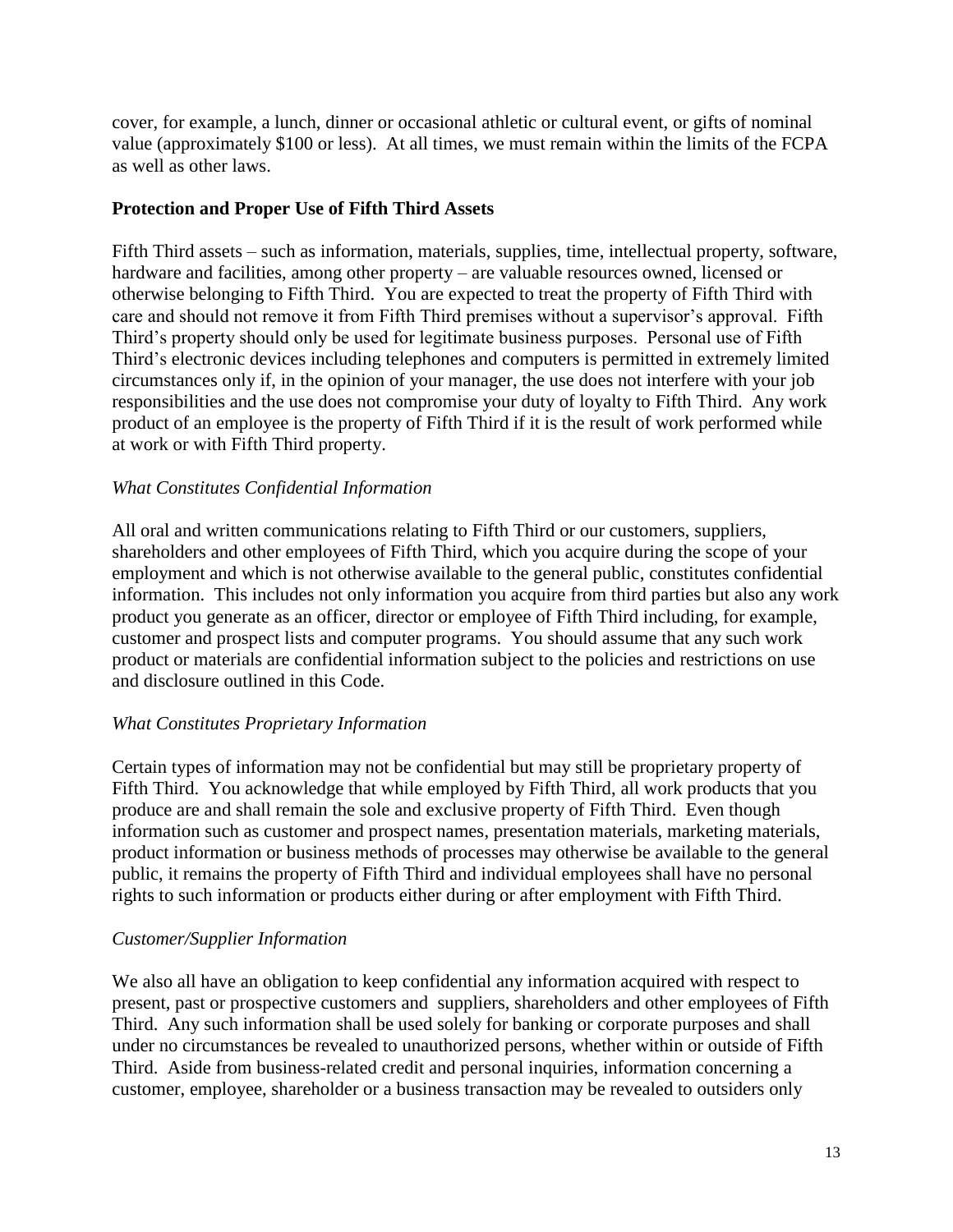with the consent of the individual or entity involved, or pursuant to proper subpoena, court order or other legal process.

# *Information Security*

It is the policy of Fifth Third to protect its systems and data by controlling access to such systems and data through a central Information Security Department. This department, which is segregated from users and programming areas, establishes, documents and administers data security policies, procedures and controls, and access to Fifth Third systems and data must be authorized accordingly.

Fifth Third's data processing systems and data are private and confidential, and you may only access or update the systems and data according to the authority given to you. Any unauthorized access, update or use of Fifth Third systems or data is strictly prohibited. Further, you are responsible for protecting the integrity of all systems and data for which you are authorized to access or update, and may only divulge information related to such systems or data to those having an authorized business requirement. Under no circumstances should you communicate their identification and/or password to others, as access to such systems or data could be compromised.

# *Use of Cameras, Smart Phones, or Audio Equipment*

We are prohibited from engaging in the following activities:

- Using cameras (traditional, digital or video), taking pictures with "Photo Capable Cell Phones or Camera Phones" or making audio recordings on Bank premises unless for security purposes approved by your manager or in the course of capturing photos of receipts for Concur Expense Reports. This includes taping conversations of employees or customers without their knowledge or permission, and without the approval of your manager. This policy does not prohibit actions taken in furtherance of concerted employee activity protected under the National Labor Relations Act, provided such actions do not violate the privacy rights of Fifth Third's employees or customers.
- Photographing any customer information at any time for any reason unless such action is taken in connection with an approved investigation by Bank Protection or Legal Department.

# *Information Disclosure Policy*

We are required to follow Fifth Third's Information Disclosure Policy. This policy deals with the handling of information about Fifth Third and the companies with which we transact business, as well as trading in stock or other securities issued by Fifth Third or companies with which we transact business.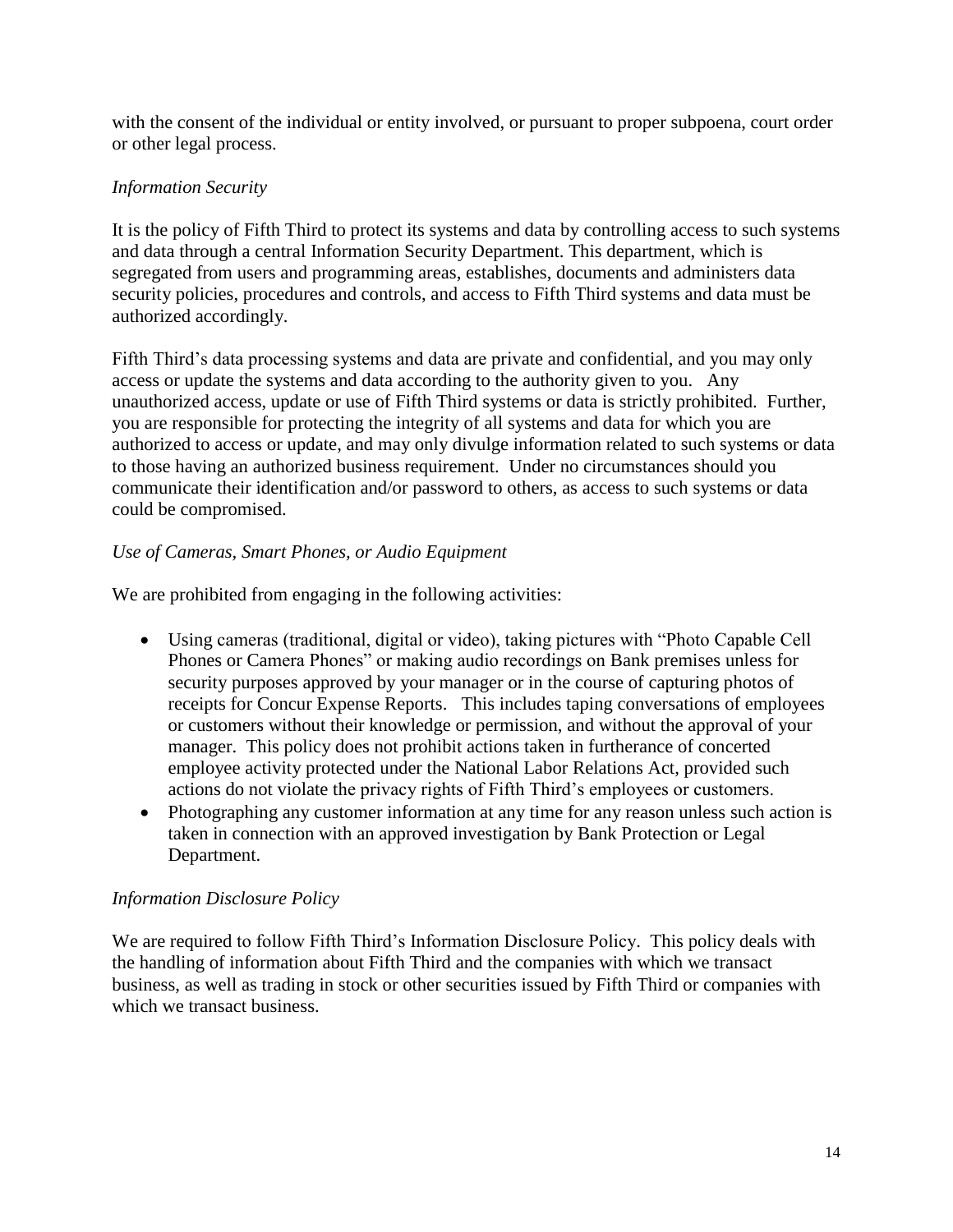### *Records Retention*

We are expected to become familiar with Fifth Third's policies regarding records retention and to strictly adhere to those procedures as outlined in the applicable policies.

# **Waivers**

Any material waivers of this Code for executive officers or directors of Fifth Third Bancorp may be made only by the Board of Directors of Fifth Third upon the recommendation of the Audit Committee, and must be promptly filed and/or disclosed to the public as required by all applicable securities or other laws rules or regulations or the requirements applicable to Nasdaq Global Select Market issuers or such other exchange or system upon which Fifth Third's securities are listed, quoted or traded. Any waivers of this Code for other personnel may be made by the Conflicts Committee as outlined in this Code. Waiver of a specific provision of this Code with respect to an individual shall not operate as a waiver of that individual's compliance with other requirements of this Code.

# **Code of Business Conduct and Ethics Training**

You must participate in ongoing training related to this Code as required based on your position and responsibilities.

# **SUPPORTING/RELATED POLICIES**

Following is a list of the principal policies and reference materials available in support of this Code of Business Conduct and Ethics:

- Workplace Non-Violence Policy.
- Electronic Communications Policy.
- Social Media Use Policy.
- Record Retention Policy.
- Equal Employment Opportunity Policy.
- Anti-Discrimination, Harassment and Retaliation Policy.
- Non-Retaliation Policy for Employees who Report Potential Violations.
- Communication with Outside Agencies and the Press Policy.
- Information Disclosure Policy.
- Self-Dealing Policy.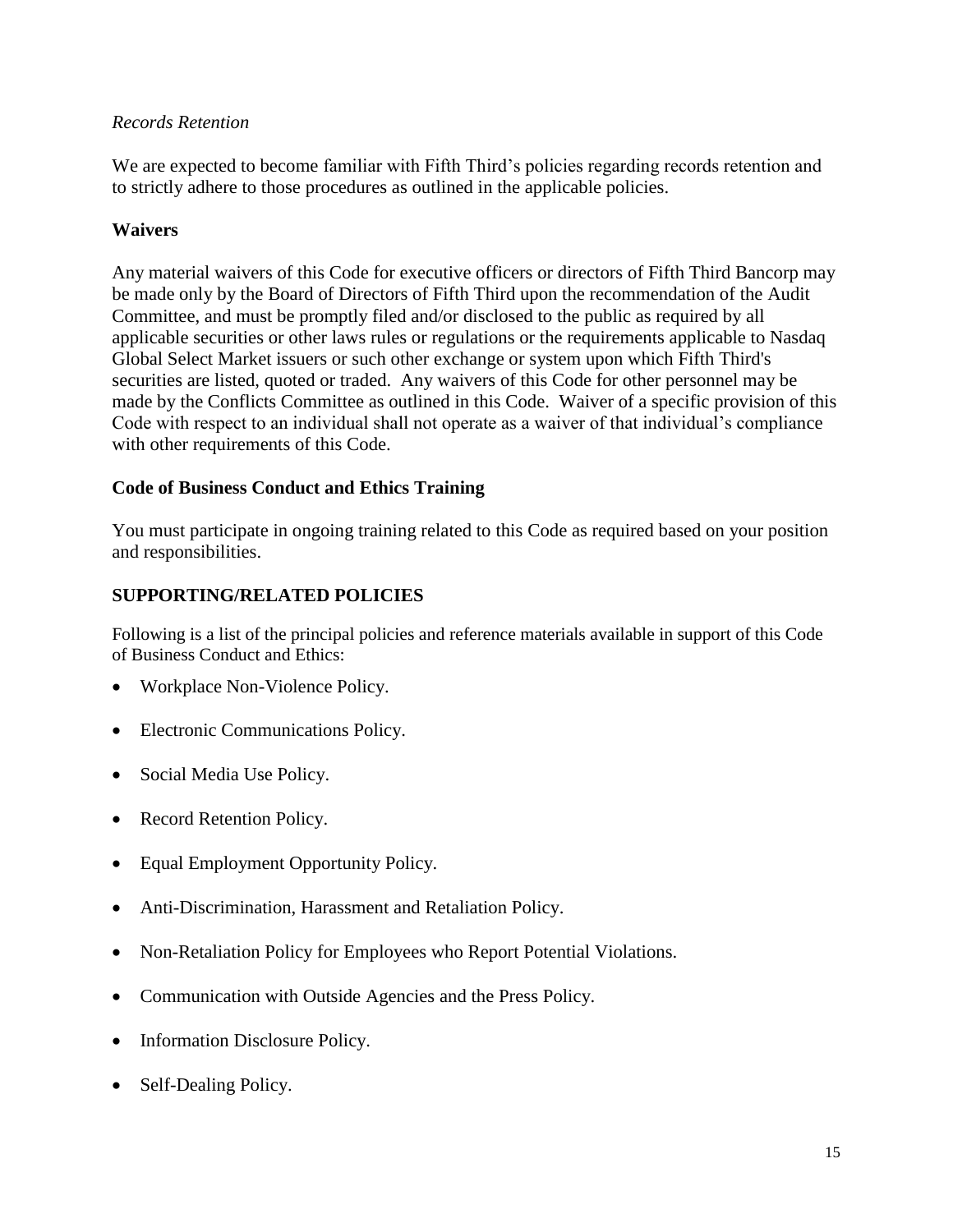# **Definitions**

*"Employee's personal interests"* - The interests of the employee, any member of the employee's family, or personal friends.

*"Family"* - as any relative or step-relative as distant as a first cousin plus spouses, fiancés, domestic partners, former spouses, in-laws and those living in the same household as you (except for certain brokerage transactions specifically governed by Fifth Third Securities, Inc. policies),

"*Self-dealing* "- Self-dealing occurs when a Fifth Third employee conducts business or requests that another employee conduct business in a manner that places the employee's personal interests above the interests of Fifth Third, regardless of whether the Fifth Third employee receives monetary benefit.